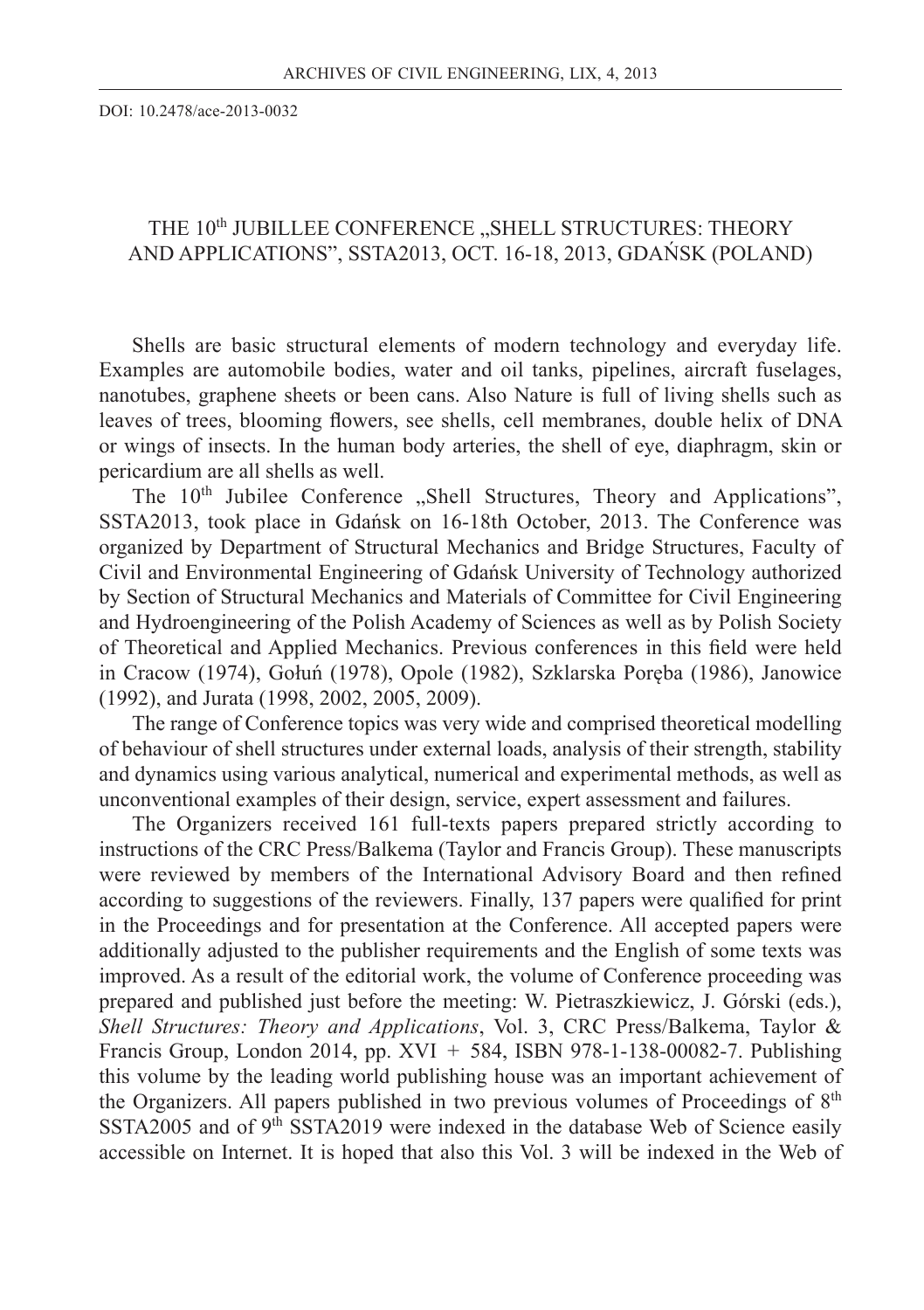Science which will allow all specialists of shell structures throughout the world to access the papers presented at  $10^{th}$  SSTA2013.

The volume of proceedings contains full texts of the following general lectures:

- 1. H. Altenbach (Germany), V.A. Eremeyev (Germany/Russia), *Actual developments of the nonlinear shell theory – State of the art and new applications of the six-parameter shell theory.*
- 2. M. Amabili, F. Alijani (Canada), *Nonlinear vibrations of shells: Experiments, simulations and applications.*
- 3. D. Chapelle (France), 3D-shell mathematical models and finite elements: From *mathematical and physical insight to application examples.*
- 4. YH Zhang (China/USA), K-C Hwang (China), YG Huang (USA), *Mechanics design and analyses of stretchable electronics.*
- 5. I. Kreja (Poland), *On geometrically non-linear FEA of laminated FRP composite panels.*

The remaining full-text papers of the volume are grouped into six chapters: Theoretical modelling 31, Stability 26, Dynamics 17, Bioshells 4, Numerical analysis 29, and Engineering design 25. All 137 published papers came from 27 countries: 64 from Poland, 15 from Germany, 13 from Russia, 7.5 from Ukraine, 4 each from France, Austria and Japan, 3.5 from China, 2.5 from Latvia, 2 each from Armenia, India and United Kingdom, 1.5 from Slovak Republic, 1 each from Canada, Malaysia, Italy, Portugal, Taiwan, Turkey, Hungary, Slovenia and Spain, an 0.5 from USA, Brazil, Czech Republic, Greece, Saudi Arabia and Ethiopia. The authors of a number of joint papers came from different countries, so we have just approximated the number of authors to 0.5.

Finally, 150 participants from 21 countries took part in SSTA2013: 94 from Poland, 12 from Russia, 11 from Germany, 6 from Austria, 5 from Japan, 4 from France, 3 from Ukraine, 2 from Latvia, and 1 each from Canada, China, Ethiopia, Hungary, India, Italy, Portugal, Romania, Slovakia, Slovenia, the United Kingdom, the USA and Taiwan. Altogether 115 lectures published in the book of proceedings were presented: 5 general lectures, 88 oral lectures and 22 poster presentations.

Specialities of participants and subjects of presented lectures were representative to this field of research and technical applications. Virtually every lecture contained original research results and/or interesting, non-trivial engineering applications of shell structures. Lively discussions were carried out during the sessions and many of them prolonged also in lobbies. One should mention excellent organization of the Conference, good food service as well as a number of successful accompanying events: get-together party, conference banquet, concert of classical music, and excursions through Gdańsk and to Malbork. All this helped the participants from different countries and different scientific circles to meet together and discuss their problems in an informal atmosphere.

In view of the large number of lectures, the Conference was carried out in two parallel sessions; only general lectures and poster session were available to all participants. The authors of general lectures had 45 min. at their disposal (including